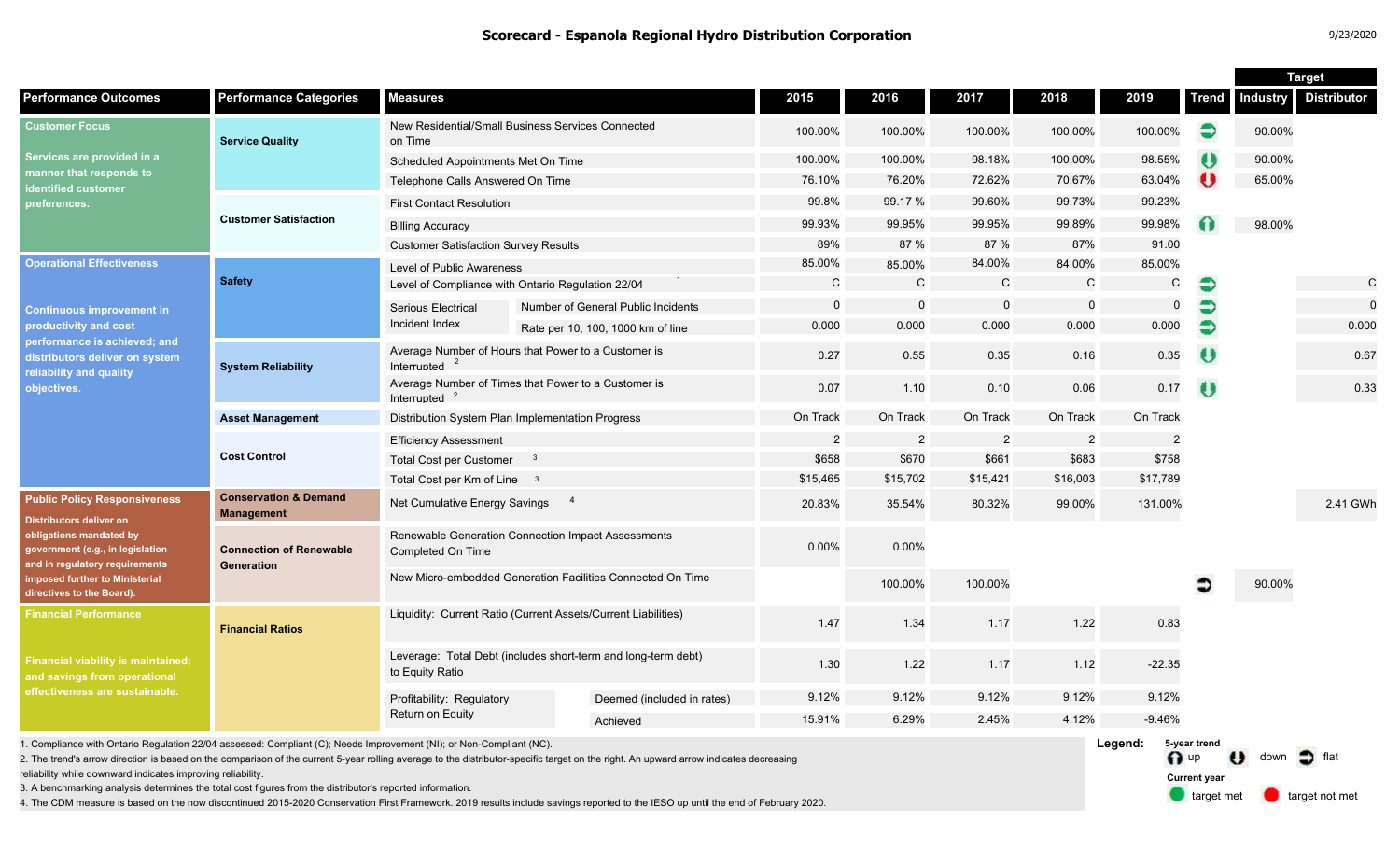# **2019 Scorecard Management Discussion and Analysis ("2019 Scorecard MD&A")**

The link below provides a document titled "Scorecard - Performance Measure Descriptions" that has the technical definition, plain language description and how the measure may be compared for each of the Scorecard's measures in the 2019 Scorecard MD&A: **[http://www.ontarioenergyboard.ca/OEB/\\_Documents/scorecard/Scorecard\\_Performance\\_Measure\\_Descriptions.pdf](http://www.ontarioenergyboard.ca/OEB/_Documents/scorecard/Scorecard_Performance_Measure_Descriptions.pdf)** 

# **Scorecard MD&A - General Overview**

In 2019, North Bay (Espanola) Acquisition Inc. acquired Espanola Regional Hydro Distribution Corporation and amalgamated under the name Espanola Regional Hydro Distribution Corporation ("ERHDC").

ERHDC exceeded all performance targets in 2019, with the exception of telephone calls answered on time and financial targets.

ERHDC had a strong performance in Operational Effectiveness in 2019. Not only has ERHDC exceeded the 5-year rolling average distributor target in both reliability performance metrics, for a sixth year in a row, ERHDC had zero public incidents in relation to safety. For the eighth consecutive year, ERHDC has maintained an efficiency assessment rating of Group 2 which is defined as having actual costs between 10% and 25% below predicted costs under the Pacific Economics Group LLC (PEG) model.

In 2019, due to the acquisition being fully financed, ERHDC incurred significant increases in its debt to equity ratios and reduced ratios tied to liquidity. With the proposed future amalgamation with North Bay Hydro Distribution Inc. (North Bay Hydro) in 2022 this situation will be temporary, but until the amalgamation is approved and completed, ERHDC will continue to operate as an independent LDC. Once amalgamated, the New North Bay Hydro will have strong liquidity and debt service ratios as well as more optimal debt to equity ratios with financial capacity for any necessary borrowing.

ERHDC will continue working towards maintaining its high-level of customer satisfaction and operational effectiveness. The details provided in this report on service quality, customer satisfaction, safety, system reliability, asset management, cost control, CDM results, and financial rations confirm ERHDC's continued strong performance in 2019.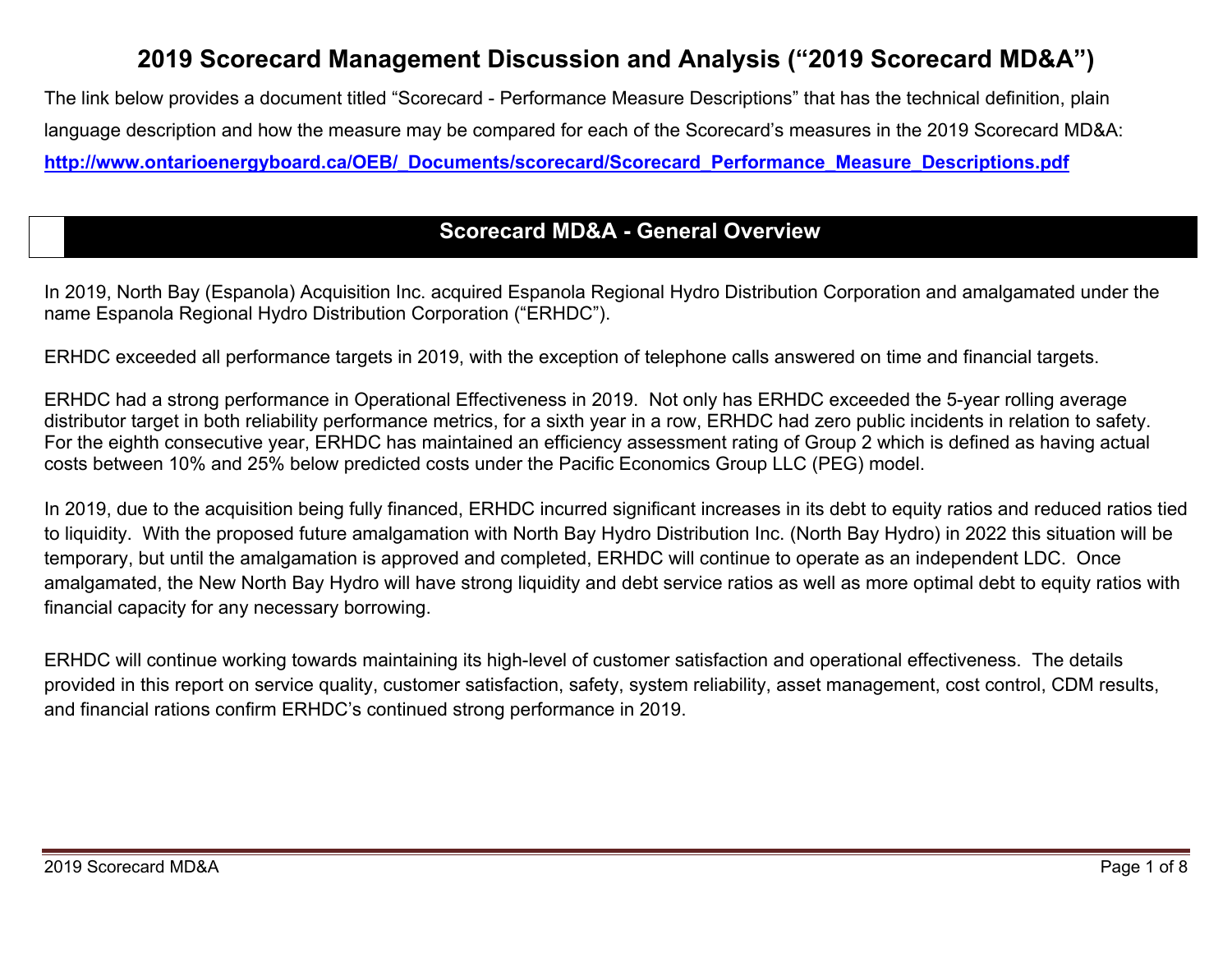#### 0 **New Residential/Small Business Services Connected on Time**

In 2019, ERHDC connected 12 eligible low-voltage residential and small business customers (connections under 750 volts) to its distribution system, with 100% of these connections completed within the five-day timeline prescribed by the Ontario Energy Board (OEB). This score exceeds the OEB mandated threshold of 90%.

#### 0 **Scheduled Appointments Met on Time**

In 2019, ERHDC scheduled 69 appointments with customers to complete customer requested work (e.g. meter installs/removals, service disconnects/reconnects, meter locates etc.) ERHDC achieved 98.55% which exceeded the OEB target of 90%.

#### 0 **Telephone Calls Answered on Time**

In 2019, ERHDC's Customer Care Department received 3,617 calls from its customers. Of those calls, a Customer Care Representative answered the call in 30 seconds or less, 63.04% of the time. This is a decrease from the 2018 results, and ERHDC just missed the OEB target of 65%. The main contributing factor to the missed target was staff turnover which resulted in new staff having longer average talk times with customers. The extra time on the phones with customers then lead to calls waiting in the queue. ERHDC has a fully trained team in place and has seen significant improvement for 2020. ERHDC will continue to monitor this performance measure to identify opportunities for improvement.

### **Customer Satisfaction**

### **First Contact Resolution**

ERHDC's First Contact Resolution was measured by tracking the number of electric related calls that were escalated to a Senior Customer Care Representative, Supervisor, or Manager. This was accomplished by tracking two specific call types in our Customer Information System (CIS), which are queried to provide the number of customer concerns that were escalated.

In 2019, ERHDC had 3,617 calls, of which 21 contacts were escalated to a higher level of management. This resulted in a First Contact Resolution percentage of 99.23%. However, it should be noted that First Contact Resolution can be measured in a variety of ways and further regulatory guidance is necessary in order to achieve meaningful comparable information across electricity distributors.

#### $\bullet$ **Billing Accuracy**

ERHDC issued 39,559 bills for the period from January 1, 2019 – December 31, 2019 and achieved an accuracy of 99.98%. This compares favorably to the prescribed OEB target of 98%. ERHDC continues to monitor its billing accuracy results and processes to identify opportunities for improvement.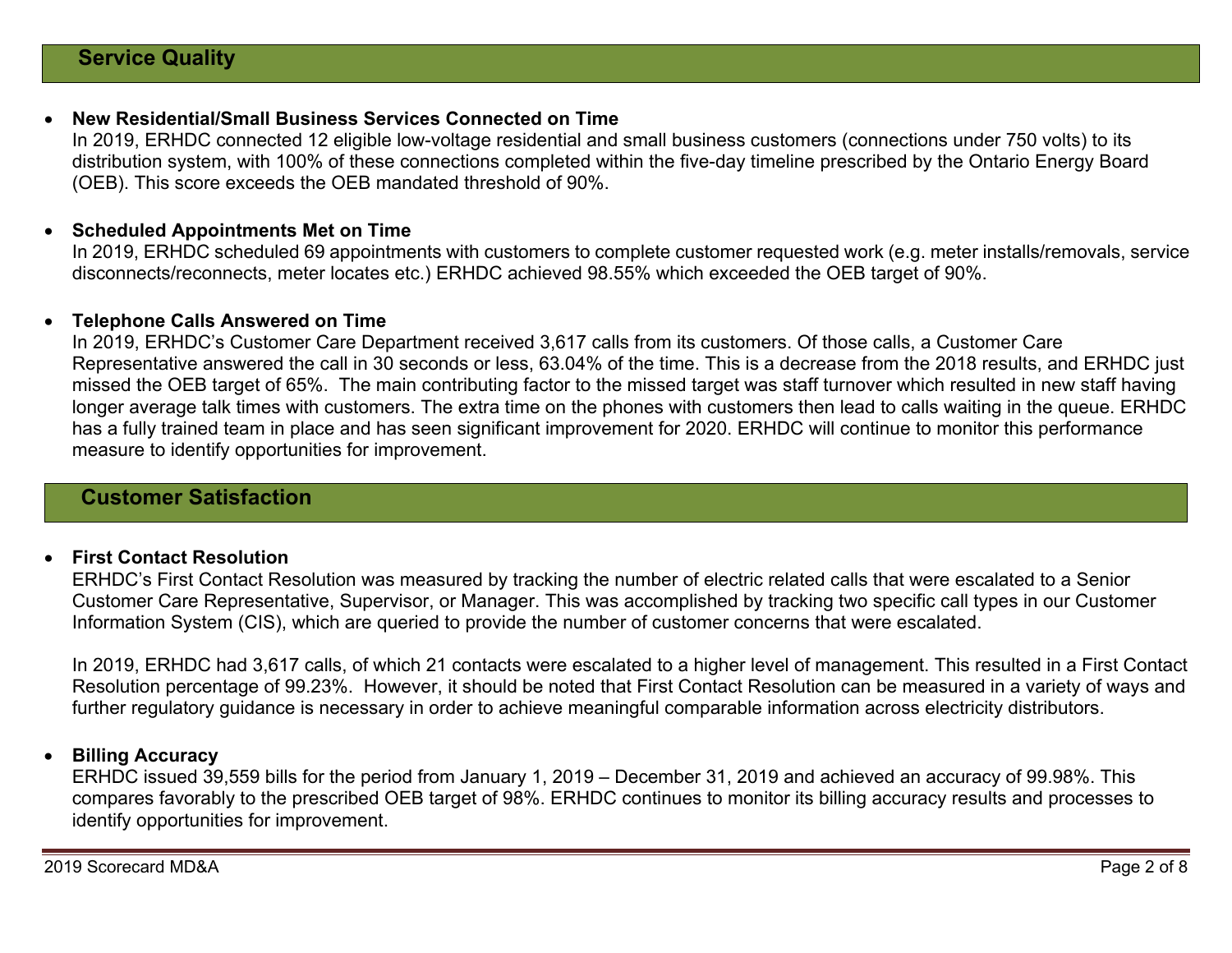#### 0 **Customer Satisfaction Survey Results**

In 2019, ERHDC used a leading market research organization, UtilityPULSE, to conduct a bi-annual customer satisfaction survey. The survey included questions focused on the key areas of: power quality and reliability; price; billing and payment; communication; customer service experience; and corporate image. The survey result yielded an 91% satisfaction level. The next survey will be conducted in 2021.

# **Safety**

The Public Safety measure was introduced by the OEB in 2015 and focuses on the safety of the distribution system from a customer's point of view. The Electrical Safety Authority (ESA) provides an assessment as it pertains to Component B – Compliance with Ontario Regulation 22/04 and Component C – Serious Electrical Incident Index.

#### 0 **Public Safety**

## o **Component A – Public Awareness of Electrical Safety**

The Public Awareness of Electrical Safety measure is determined by public survey. The purpose of the survey is to monitor the effort and impact LDC's are having on improving public electrical safety for the Distribution Network. This public safety survey is intended to be conducted every two years. The questions on the survey are standardized across the province.

ERHDC's third safety awareness survey was conducted in early 2020 and resulted in a score of 85%. This was a 1% improvement over the previous Safety survey.

## o **Component B – Compliance with Ontario Regulation 22/04**

Ontario Regulation 22/04 establishes objective based electrical safety requirements for the design, construction, and maintenance of electrical distribution systems owned by licensed distributors. Specifically, the regulation requires the approval of equipment, plans, and specifications, and the inspection of construction before they are put in service.

Component B is comprised of an External Audit, a Declaration of Compliance, Due Diligence Inspections, Public Safety Concerns, and Compliance Investigations. All these elements are evaluated as a whole to determine the status of compliance. Over the past nine years, ERHDC was found to be compliant with Ontario Regulation 22/04 (Electrical Distribution Safety). ERHDC attributes this continued success to our strong commitment to safety, and adherence to company policies and procedures. ERHDC's target for this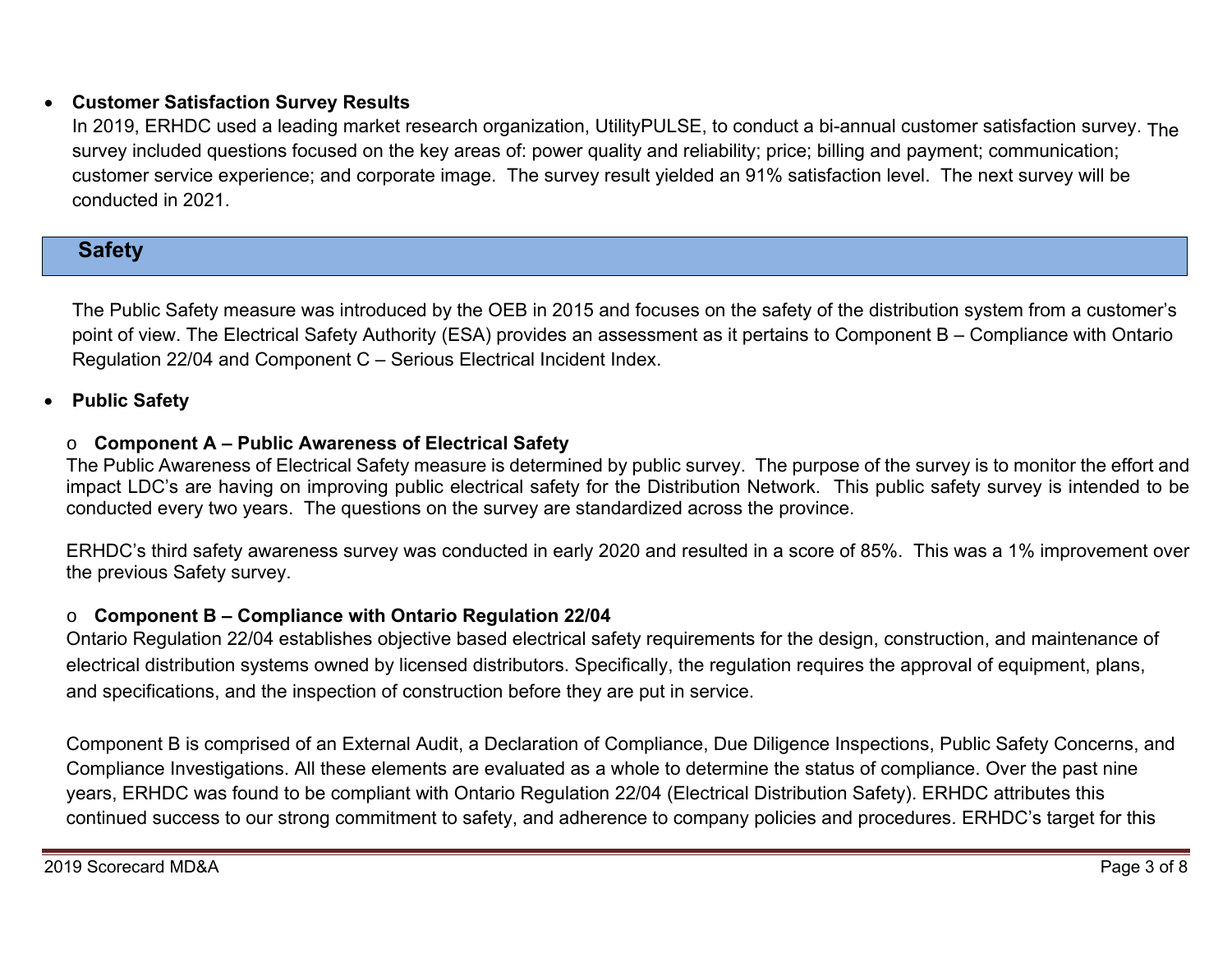metric is to remain fully compliant with Ontario Regulation 22/04.

### o **Component C – Serious Electrical Incident Index**

Section 12 of Ontario Regulation 22/04 specifies the requirement to report to the ESA any serious electrical incidents of which they become aware within 48 hours after the occurrence. ERHDC had no serious electrical incidents to report for the period January 1 through December 31, 2019. The utility has not had a serious electrical incident to report in the last six years. For 2019, the results are zero incidents with a rate of 0.0 per 100 km of line.

ERHDC remains strongly committed to both the safety of staff and the general public. ERHDC regularly provides its customers with electrical safety information via its website and bill inserts. Additionally, ERHDC has made significant maintenance and capital infrastructure investments in the past several years to enhance system safety and reliability.

# **System Reliability**

- 0 **Average Number of Hours that Power to a Customer is Interrupted** The System Average Interruption Duration Index (SAIDI) of 0.35 in 2019 was below the target of 0.67. There are ongoing efforts to maintain reliability including vegetation management practices and the proactive replacement of aging infrastructure.
- 0 **Average Number of Times that Power to a Customer is Interrupted**

The System Average Interruption Frequency Index (SAIFI) of .17 in 2019 was below the target of 0.33. Consistent with SAIDI, there are ongoing efforts to maintain reliability including vegetation management practices and the proactive replacement of aging infrastructure.

## **Asset Management**

0 **Distribution System Plan Implementation Progress** 

Although ERHDC has employed some degree of distribution system planning for several years, it began drafting its first formal DSP in 2015-2016 with the intention of filing the DSP with the OEB as part of a 2017 Cost of Service Application. Activity was halted however in 2017 with the announcement of the pending sale of ERHDC to North Bay Hydro.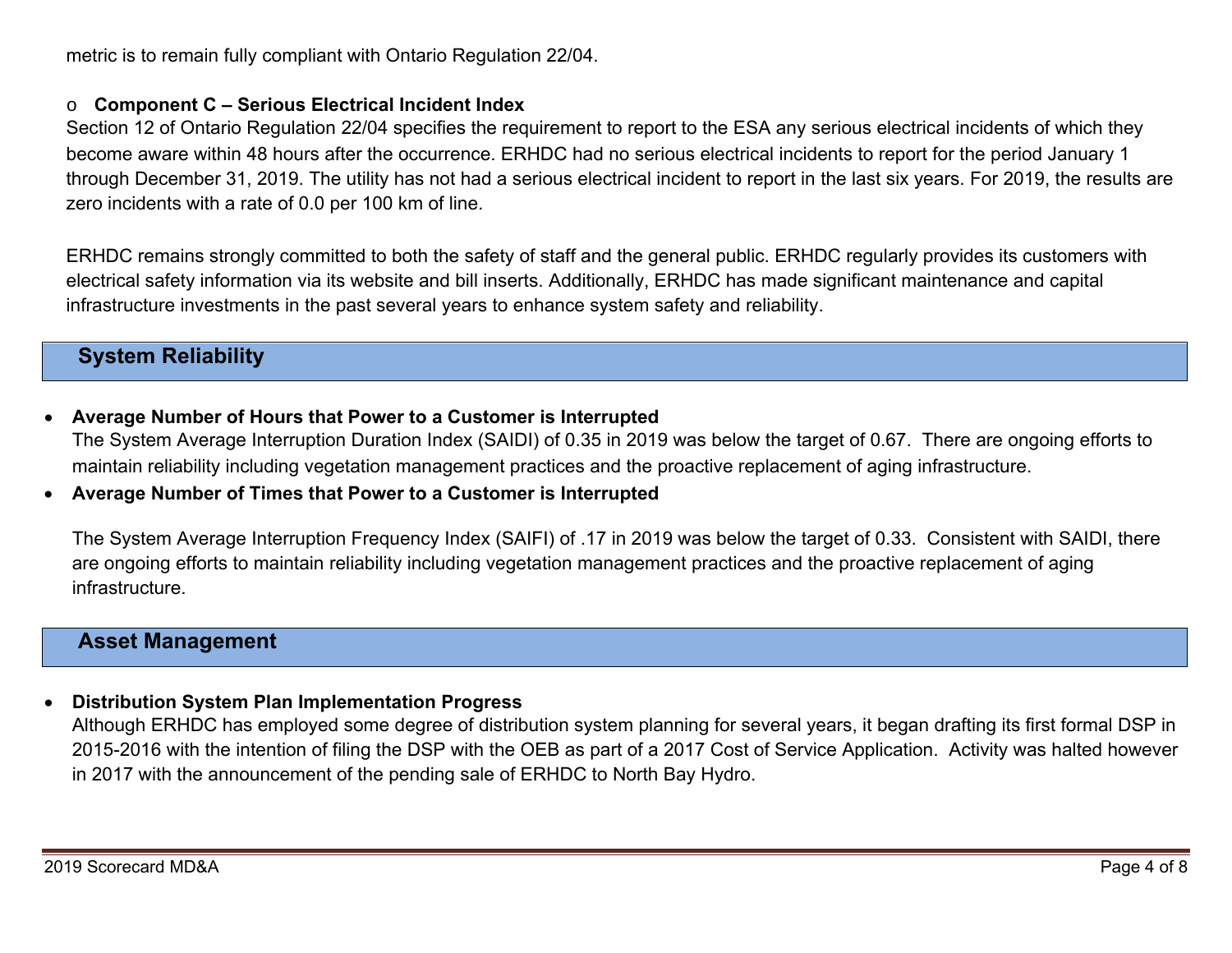Now that the sale is complete, ERHDC will be updating its DSP in preparation for its 2021 Cost of Service Application. Due to future amalgamation in 2022, the OEB has accepted that the DSP will only cover 2021, rather than a full five-year DSP. The DSP will outline how ERHDC will develop, manage, and maintain its distribution system equipment to provide a safe, reliable, efficient, and costeffective distribution system.

# **Cost Control**

#### 0 **Efficiency Assessment**

The total costs for Ontario local electricity distribution companies are evaluated by the Pacific Economics Group LLC (PEG) on behalf of the OEB to produce a single efficiency ranking. The PEG econometrics model attempts to standardize costs to facilitate more accurate cost comparisons among distributors by accounting for differences such as the number of customers, treatment of high and low voltage costs, kWh deliveries, capacity, customer growth, length of lines, etc. All Ontario electricity distributors are divided into five groups based on the magnitude of the difference between their respective individual actual costs versus the PEG model predicted costs. The following table summarizes the distribution of all distributors across the 5 groupings for 2019:

| Group | Demarcation Points for Relative Cost Performance   | Group Ranking      | # of Ontario LDC's in Group |
|-------|----------------------------------------------------|--------------------|-----------------------------|
|       | Actual costs are 25% or more below predicted costs | Most Efficient     |                             |
|       | Actual costs are 10% to 25% below predicted costs  | More Efficient     |                             |
|       | Actual costs are within +/-10% of predicted costs  | Average Efficiency | 29                          |
|       | Actual costs are 10% to 25% above predicted costs  | Less Efficient     |                             |
|       | Actual costs are 25% or more above predicted costs | Least Efficient    |                             |

In 2019, for the eighth consecutive year, ERHDC was placed in Group 2, attesting to its ability to keep costs in line with predictions. efficiency performance based on the PEG model was under the predicted costs by 21.7% between 2017 and 2019.

#### $\bullet$ **Total Cost per Customer**

Total cost per customer is calculated as the sum of ERHDC's capital and operating costs, including certain adjustments to make the costs more comparable between distributors (i.e. under the PEG econometrics model) and dividing this cost figure by the total number of customers that ERHDC serves. The cost performance result for 2019 is \$758 per customer which is a 11% increase over 2018. ERHDC had increased costs in 2019 due to higher administrative costs from the sale of ERHDC to North Bay Hydro.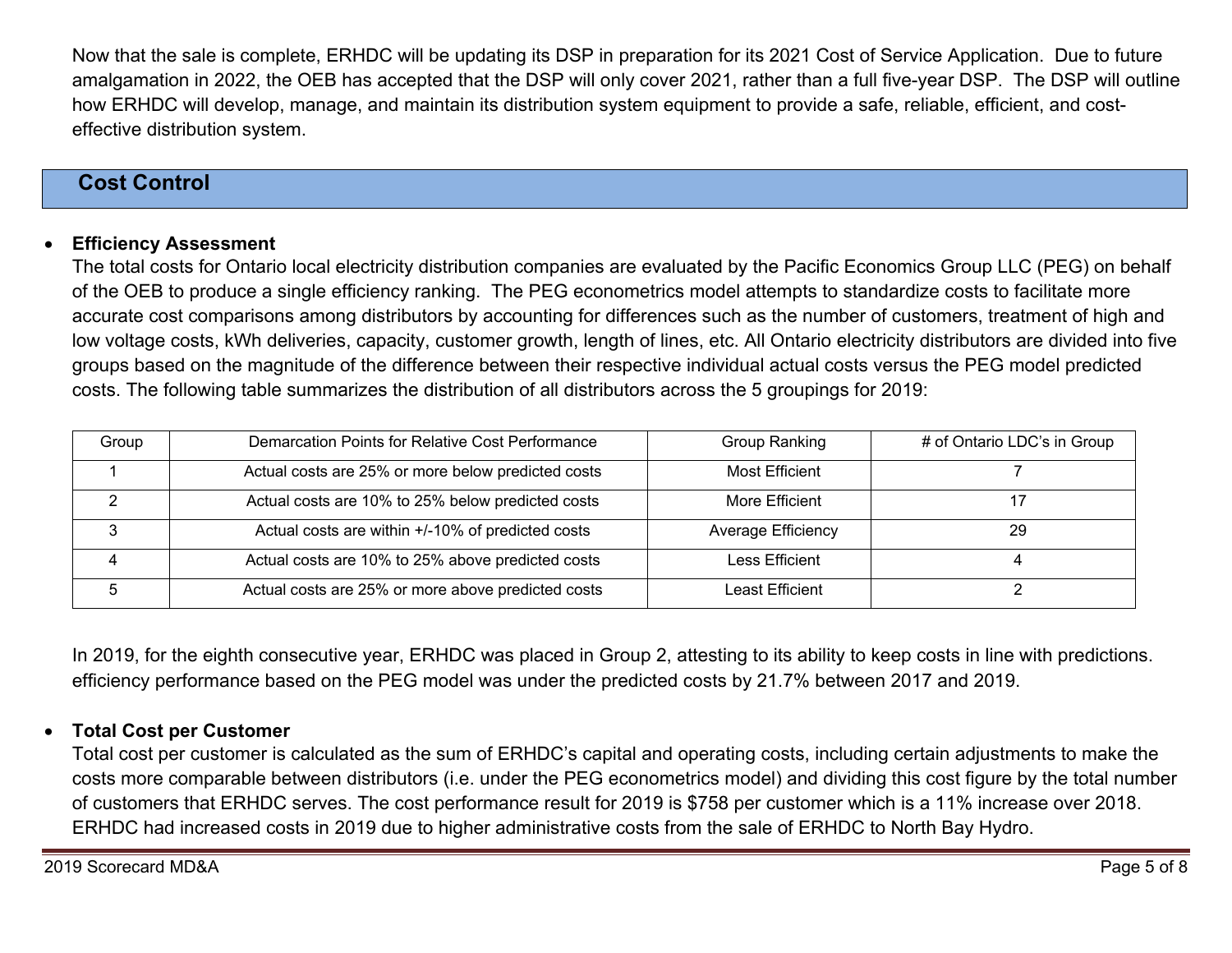Overall, ERHDC's Total Cost per Customer has increased on average by 3.80% per annum over the period 2015 through 2019. ERHDC will continue to replace distribution assets proactively in a manner that balances system risks and customer rate impacts. Customer engagement initiatives will continue in order to ensure customers have an opportunity to share their viewpoint on ERHDC's capital spending plans.

#### 0 **Total Cost per Km of Line**

This measure uses the same total cost that is used in the Cost per Customer calculation above. The Total Cost is divided by the kilometers of line that the company operates to serve its customers. ERHDC's 2019 rate is \$17,789 per Km of line, a 11% increase over 2018. As mentioned above, this increase is due to increased administration expenses related to the sale.

ERHDC continues to experience a low level of growth in its total kilometers of lines due to a low annual customer growth rate. Such a low growth rate has reduced the ability to fund capital renewal and increasing operating costs through customer growth. As a result, total cost per Km of line has increased an average of 3.76% since 2015 with the increase in capital and operating costs.

# **Conservation & Demand Management**

#### 0 **Net Cumulative Energy Savings**

In the early part of the 2019 year the Provincial government transitioned away from the local delivery of conservation program to a central delivery system. While we continued to deliver the program above the program targets, these targets were now not part of the program for local utilities and became a single provincial target. During this transition we have continued to support customers through program knowledge and conservation awareness, while closing out any applications that were still in process during this transition. We continuously work closely with the town and local school board on applications for new school that is going to be built in the area and facility improvements throughout the town.

For our residential customers we have seen significant uptake in the provincially funded Affordability Fund program. This program helps customers reduce their consumption of electricity through the use of energy efficient appliances and in some instances heating/cooling. ERHDC is committed to helping its customers understand their energy usage by offering programs that enable them to become more energy efficient.

ERHDC had a conservation target of 2.41 Gigawatt hours. Results for 2019 show progress of 131.00% towards that target.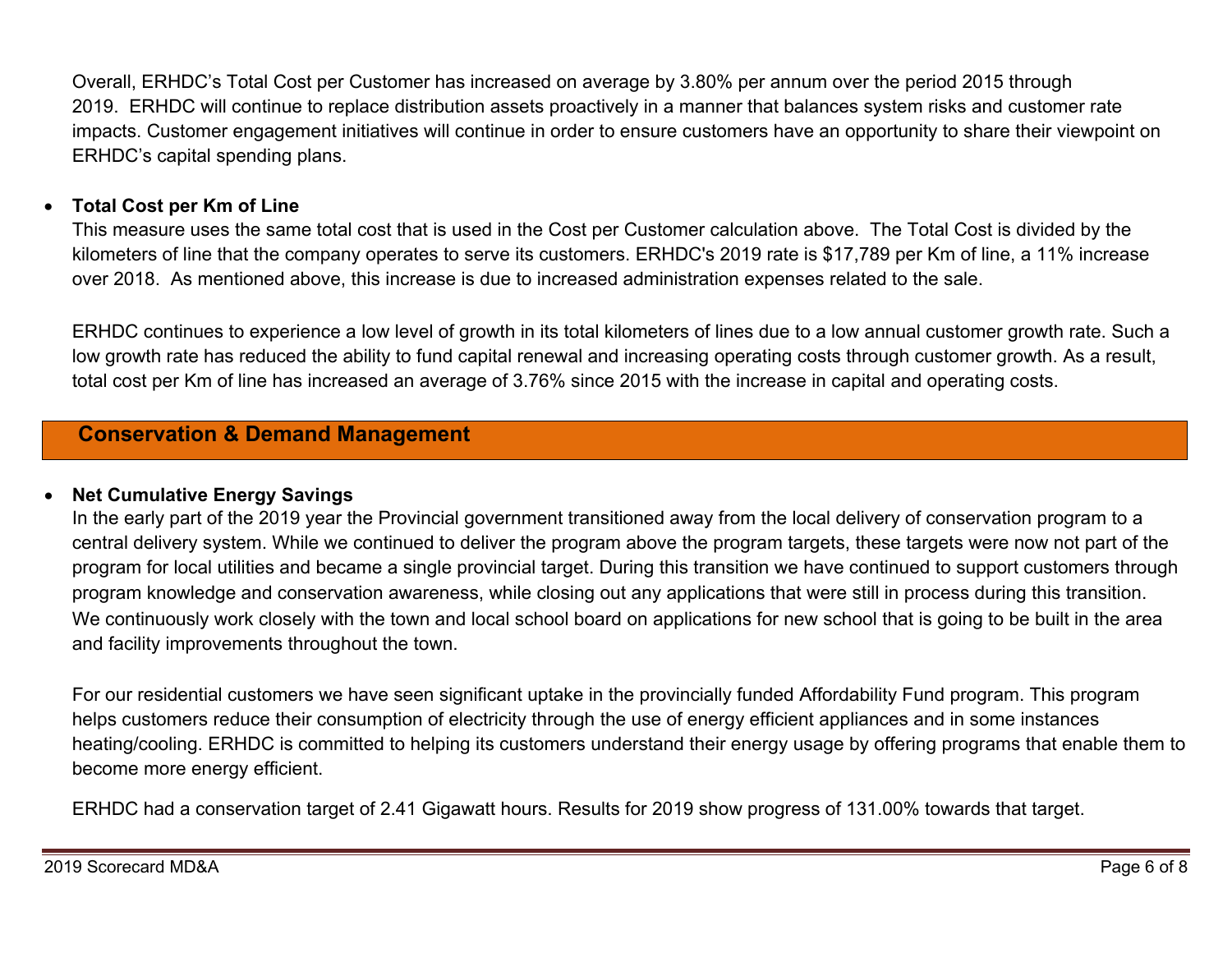### **Connection of Renewable Generation**

#### 0 **Renewable Generation Connection Impact Assessments Completed on Time**

Electricity distributors are required to conduct Connection Impact Assessments (CIAs) within 60 days of receiving authorization for their project from the Electrical Safety Authority.

For the year 2019, no CIA requests were received. However, ERHDC maintains its internal processes to ensure all applications are processed within the prescribed timelines when they are received.

#### 0 **New Micro-embedded Generation Facilities Connected on Time**

In 2019, ERHDC did not receive any requests to connect any new micro-embedded generation facilities.

# **Financial Ratios**

#### 0 **Liquidity: Current Ratio (Current Assets/Current Liabilities)**

As an indicator of financial health, a current ratio that is greater than 1 is considered good as it indicates that the company can pay its short-term debts and financial obligations. Companies with a ratio of greater than 1 are often referred to as being "liquid". The higher the number, the more "liquid" and the larger the margin of safety to cover the company's short-term debts and financial obligations.

ERHDC's current ratio went from 1.22 in 2019 to 0.83 in 2019. Until ERHDC amalgamates with North Bay Hydro, it will continue to see increases in its debt to equity ratios and reduced ratios tied to liquidity due to financing structure. However, with the proposed amalgamation in 2022 this situation will be temporary, and the liquidity ratio will continue to be low until the amalgamation occurs.

#### 0 **Leverage: Total Debt (includes short-term and long-term debt) to Equity Ratio**

The OEB uses a deemed capital structure of 60% debt, 40% equity for electricity distributors when establishing rates. This deemed capital mix is equal to a debt to equity ratio of 1.5 (60/40). A debt to equity ratio of more than 1.5 indicates that a distributor is more highly levered than the deemed capital structure. A high debt to equity ratio may indicate that an electricity distributor may have difficulty generating sufficient cash flows to make its debt payments. A debt to equity ratio of less than 1.5 indicates that the distributor is less levered than the deemed capital structure. A low debt to equity ratio may indicate that an electricity distributor is not taking advantage of the increased profits that financial leverage may bring.